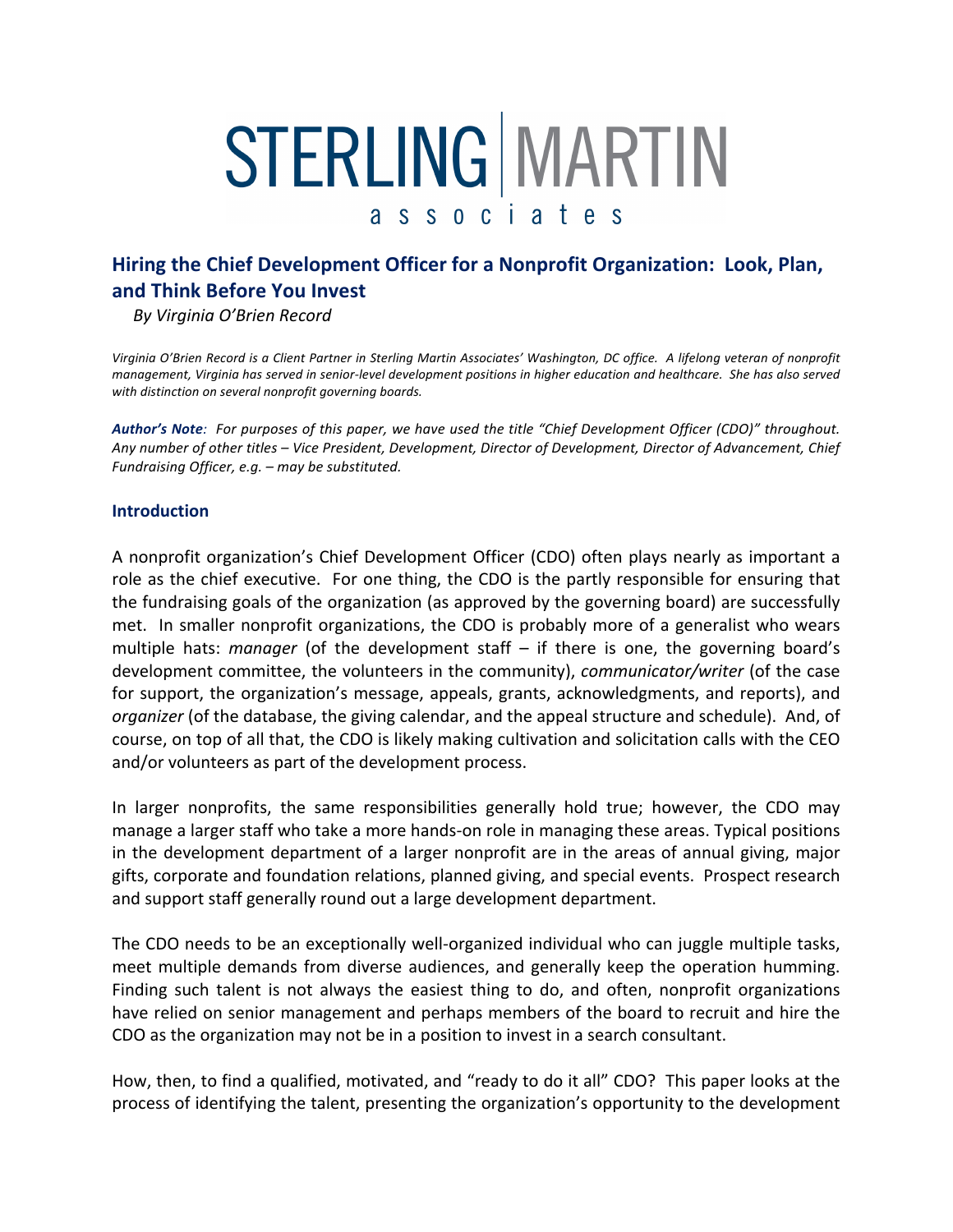marketplace, and asking the right questions to ensure success. Always remember that your organization is making an investment in its future when hiring the CDO. You want to get it right the first time.

#### **First things first – Who is doing the hiring?**

The very first decision that needs to be made is who the responsible party (or parties) will be for making the hiring decision. If you are conducting the search on an in-house basis, will it be the CEO/Executive Director, and will he or she involve other people in the process such as the governing board members or senior staff? Unlike other senior staff positions in a nonprofit, it is not unusual to have some board involvement in the interviewing process for a CDO because of the often close working relationship between the CDO and board members. It is wise to have a group making the final decision since the CDO plays such a pivotal role in the organization. A small committee of, say, three to five people helps to confirm impressions of finalist candidates and allows for a better sense of the "fit" of those candidates within the organization's culture.

#### **Retaining a Search Firm**

An alternative to conducting your CDO search yourself is to consider retaining an executive search firm. CDO searches can be a complex undertaking and there are some very good firms who have significant experience recruiting development professionals.

If you have decided to hire a firm to assist with your search, where do you start? With some 6,000 executive search firms located in the United States, the selection process can be a little daunting. Some boards take the approach of contacting someone they know who is in the recruiting business, focusing more on the relationship with an individual or firm rather than on the search firm's specialty or expertise.

But decisions about selecting executive recruiters shouldn't be based on an internal stakeholder's friend or someone they know; this is a mistake that boards and search committees sometimes make. Nonprofits are unique organizations, and many search firms in the United States (and globally) have either never conducted a search for a nonprofit organization or doing work in this area is a small adjunct to their main search practice in another area. So just because a board member or senior executive may have a pre-existing relationship with a particular firm doesn't mean that firm is necessarily best suited to conduct your search.

So in searching for and selecting a firm in today's world, you will want to do some objective research. But there are several additional approaches to also consider. For example, your organization's current CEO may have developed relationships with some firms and be aware of those that work in the nonprofit space. You might also ask each governing board member to identify a list of 4-5 firms. Using this approach, some organization names may be mentioned several times. You would do well to check with such organizations as the American Society of Association Executives (ASAE), The Riley Guide, and the Association of Fundraising Professionals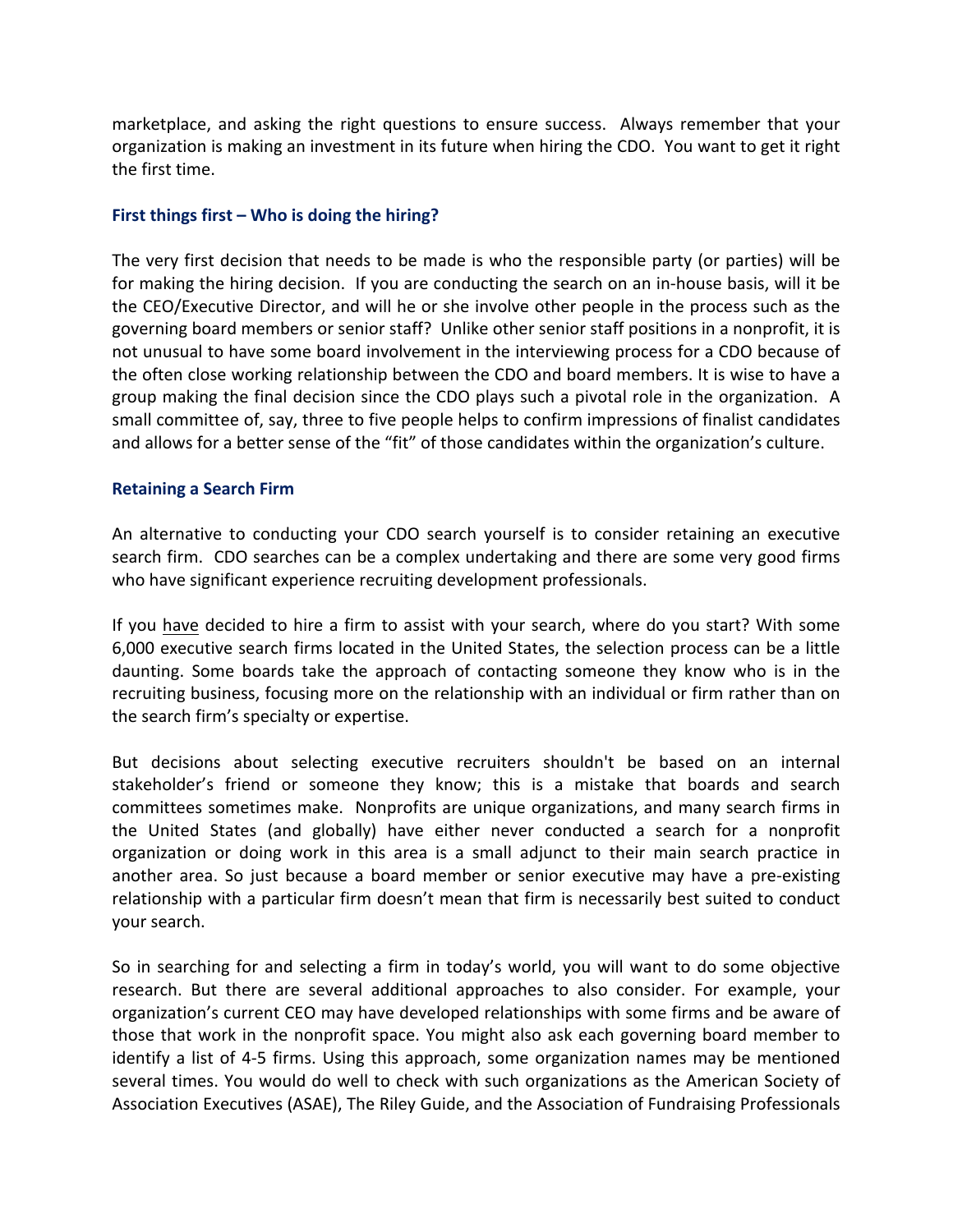(AFP), all of which are aware of search firms that specialize in working with nonprofit organizations.

Most firms will present you with a four- or five-stage process, including understanding your organization and developing the position description, finding candidates through targeted search and candidate identification strategies, vetting qualified candidates through telephone and in-person interviews, presentation of candidates to the hiring executives, and selecting the final candidate and helping with negotiations.

If you do choose to retain a search firm to help, you will want to ensure that the firms you interview have substantial experience recruiting development executives because this is such a specialized area.

# **The Position Description – Your #1 Marketing Tool**

You needn't reinvent the wheel when it comes to developing the CDO's Position Description. In addition to the numerous templates and tools that are available on the Internet, you might consider asking your nonprofit colleagues for sample Position Descriptions that you can adapt for your organization.

The Position Description should provide both a general overview of the position as well as specific duties and responsibilities of the job. If well written, it can be a very good marketing tool, but many position descriptions we see are rather dry and boring. It should be written in a positive voice and come across as being enthusiastic while at the same time realistic and accurate. If you are looking for a generalist who has had experience in all facets of resource development, say so; if you prefer to have someone whose primary focus has been on major gifts, so emphasize. You don't want to spend your time reviewing resumes that don't present evidence of what you really want and need.

We generally recommend outlining the CDO Position Description as follows:

- Organizational Overview a paragraph or two about your organization to entice and enthuse candidates;
- Position Summary a few sentences or a paragraph summarizing the position;
- Nature and Scope of the Position  $-$  the specifics of the job
- Primary Relationships to whom the CDO will report and with whom (both internally and externally) the CDO will have regular contact; and,
- Requisite Skills, Qualifications, and Experience the minimum requirements for candidates.

As you develop the Position Description, try to think about the "must-haves" or "nonnegotiables" – those important criteria against which all candidates will be measured. Think about what might knock a candidate out of the running. We recommend developing four or five Key Criteria (the "must-haves") and then, as you review candidate portfolios, look for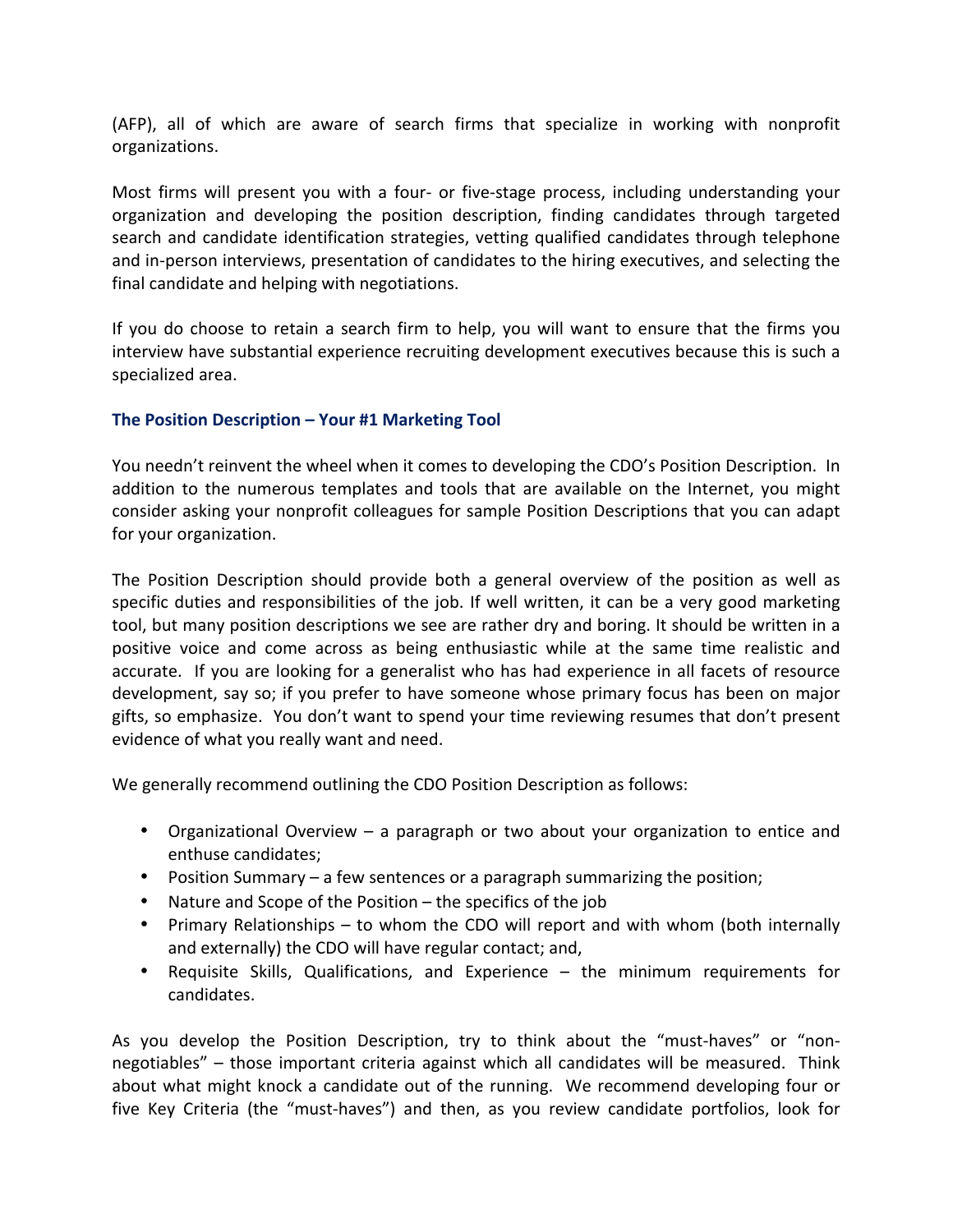evidence of the Key Criteria and document it in preparation for your telephone conversations or face-to-face interviews. You will be delving more deeply into the Key Criteria during your phone and in-person interviews.

#### **Outreach and Posting**

Posting the position on various job boards such as AFP International's site, the Chronicle of Philanthropy, and others are common places to post the position. However, the marketplace for top CDOs is a competitive one, and often organizations are disappointed with the results from job board postings. It is likely that you will need to take more proactive steps to find and attract top performers. Oftentimes, the best candidate for any position is the "un-candidate," i.e., the person who is not actually in an active search and who is probably not looking at job postings.

Direct outreach through your personal networks, LinkedIn, and the networks of your staff and volunteers) is the best way to generate qualified candidate referrals. However, you need to be well prepared for the call before simply picking up the phone or sending an e-mail. After all, you are not going to simply ask someone who isn't actively searching if they are looking for a job when you get them on the phone. Your powers of persuasion need to be "tuned up" so that you can present your opportunity in a compelling way. And you may position your call as a "networking" call – asking them who they might know who could be a qualified candidate. So while some advertising or posting may be beneficial, we find most often that the successful candidate is someone who was not actively looking in the first place.

# **Screening and Interviewing – Your Chance to Evaluate Qualifications and Cultural "Fit"**

In the case of development positions, particularly at the executive level, you want to be certain that your finalist candidates have the requisite experience and history to do the job. And you can't always tell from the resume and cover letter exactly what role a candidate played in raising the millions of dollars that were donated to the candidate's previous employers. This is the phase where you will be separating the wheat from the chaff.

For illustrative purposes, let's assume that the response to your direct outreach and postings has generated 100+ expressions of interest. Of these, you have ruled out perhaps as many as 75 for one reason or another, and you have chosen the remaining 25 for a more thorough screening, first by telephone. Your goal is to whittle down the field to a manageable group who will be invited for face-to-face interviews. You divide the candidates among the members of your small decision-making committee, and you initiate the telephone calls, keeping the Key Criteria (discussed earlier) in mind. You give yourselves a week to make the calls before returning as a group to discuss your findings. When you get together and discuss the candidates you contacted, you have a group of six who you all think should be brought in for face-to-face interviews.